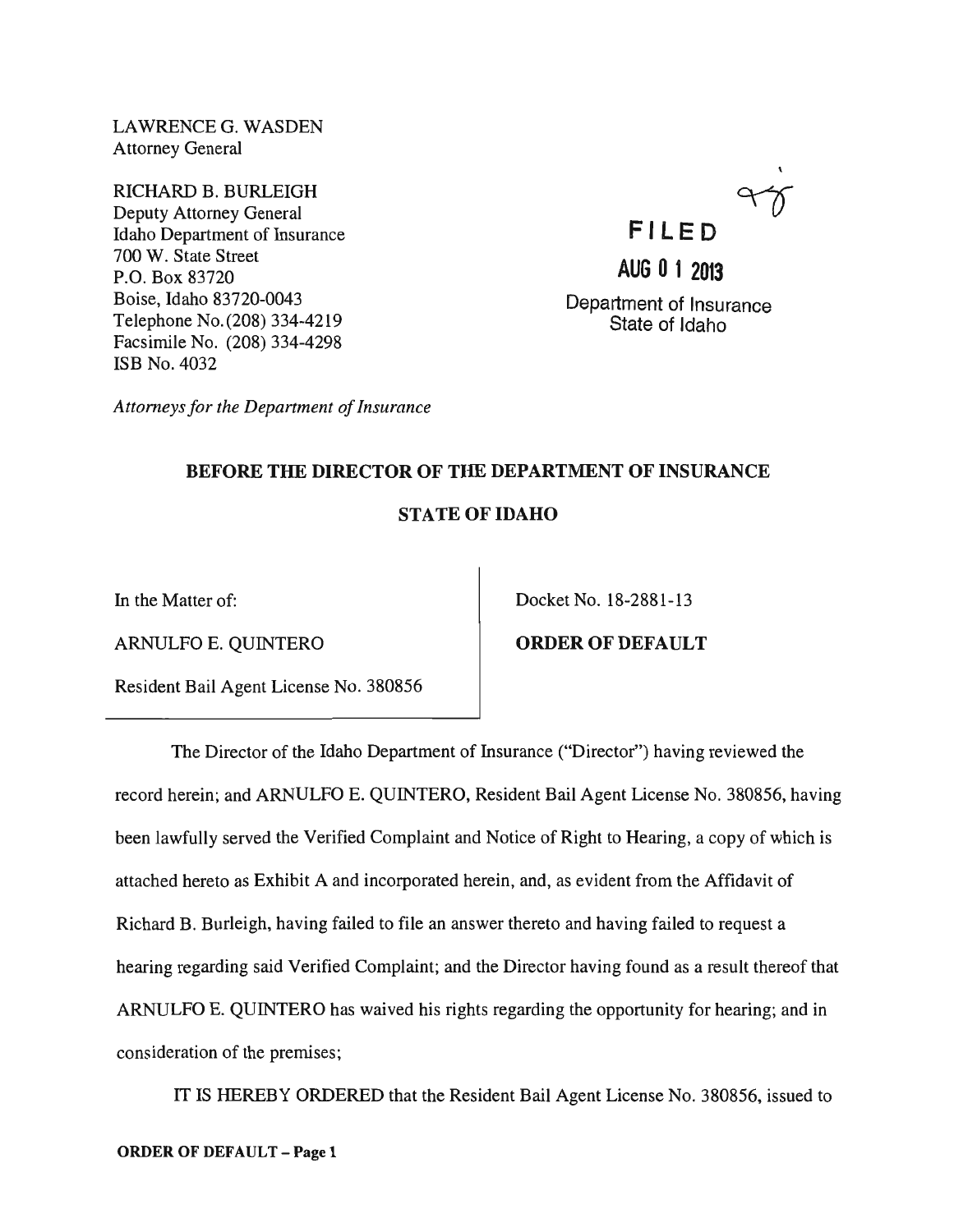ARNULFO E. QUINTERO, is hereby REVOKED;

IT IS FURTHER ORDERED that ARNULFO E. QUINTERO shall immediately return Resident Producer License No. 380856 to the Idaho Department of Insurance, P.O. Box 83720, Boise, Idaho 83720-0043;

IT IS FURTHER ORDERED that an administrative penalty of Four Thousand Dollars (\$4,000.00) is hereby imposed on ARNULFO E. QUINTERO, provided that said penalty shall be suspended but due and payable prior to any application for any licensure under title 41, Idaho Code, or reinstatement of ARNULFO E. QUINTERO's bail agent license, being submitted to the Director.

IT IS SO ORDERED. DATED this  $\frac{15T}{\text{day of August, 2013.}}$ 

> STATE OF IDAHO DEPARTMENT OF INSURANCE

WILLIAM W. DEAL

Director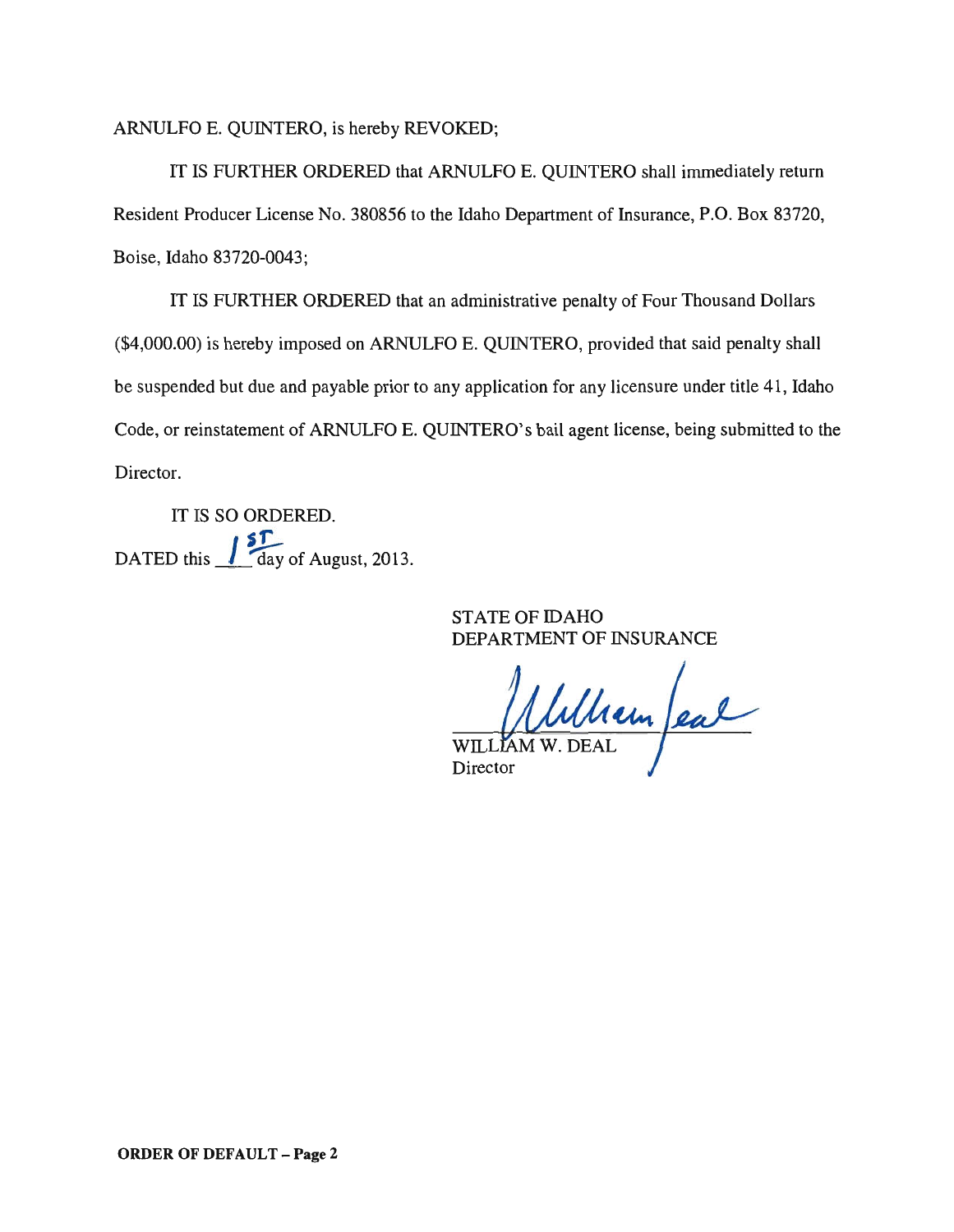#### **NOTIFICATION REGARDING REPORTABLE PROCEEDINGS**

This is considered a reportable administrative proceeding. As such, it is a public record and is public information that may be disclosed to other states and reported to companies of which you are actively appointed. This information will be reported to the National Association of Insurance Commissioners (NAIC) and will appear in the Idaho Department of Insurance's online searchable database. Be aware that this proceeding must be disclosed on any license application and must be reported to any and all states in which you hold an insurance license.

### **NOTIFICATION OF RIGHTS**

This constitutes a final order of the agency. Any party may file a motion for reconsideration of this final order within fourteen (14) days of the service date of this order. The agency will dispose of the petition for reconsideration within twenty-one (21) days of its receipt, or the petition will be considered denied by operation of law. *See* Idaho Code § 67-5246(4).

Pursuant to Idaho Code §§ 67-5270 and 67-5272, any party aggrieved by this final order may appeal it by filing a petition for judicial review in the district court of the county in which: (1) the hearing was held; or (2) the final agency action was taken; or (3) the aggrieved party resides or operates its principal place of business in Idaho; or (4) the real property or personal property that was the subject of the agency decision is located. An appeal must be filed within twenty-eight (28) days of: (a) the service date of this final order, or (b) an order denying a petition for reconsideration, or (c) the failure within twenty-one (21) days to grant or deny a petition for reconsideration, whichever is later. See Idaho Code § 67-5273. The filing of a petition for judicial review to the district court does not itself stay the effectiveness or enforcement of the order under appeal.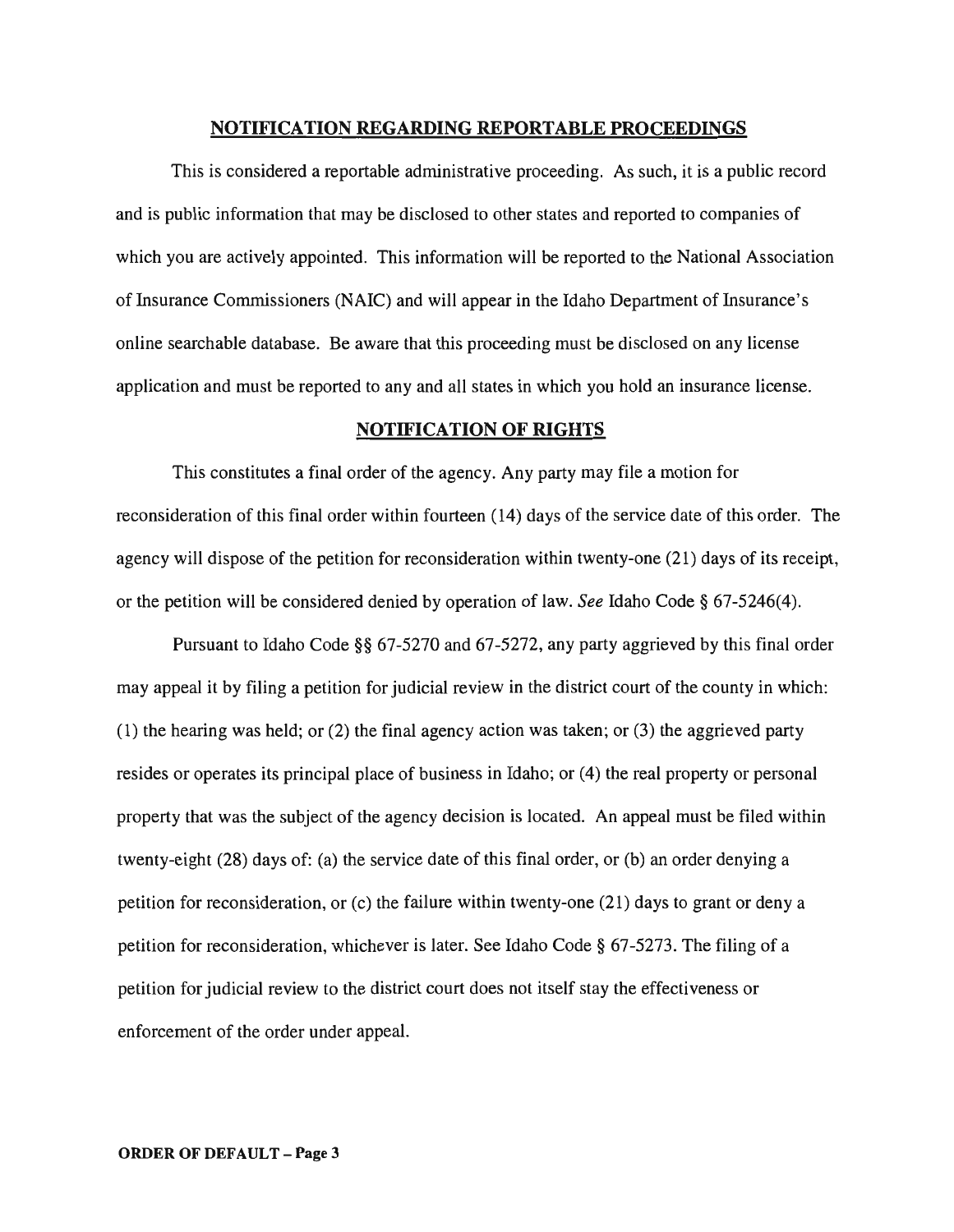# CERTIFICATE OF SERVICE

I HEREBY CERTIFY that I have, on this  $\sharp$  day of August, 2013, caused a true and correct copy of the foregoing ORDER OF DEFAULT to be served upon the following by the designated means:

Amulfo E. Quintero P.O. Box 3891 Idaho Falls, Idaho 83403-3891

 $\boxtimes$  first class mail  $\boxtimes$  certified mail hand delivery via facsimile

Teresa Jones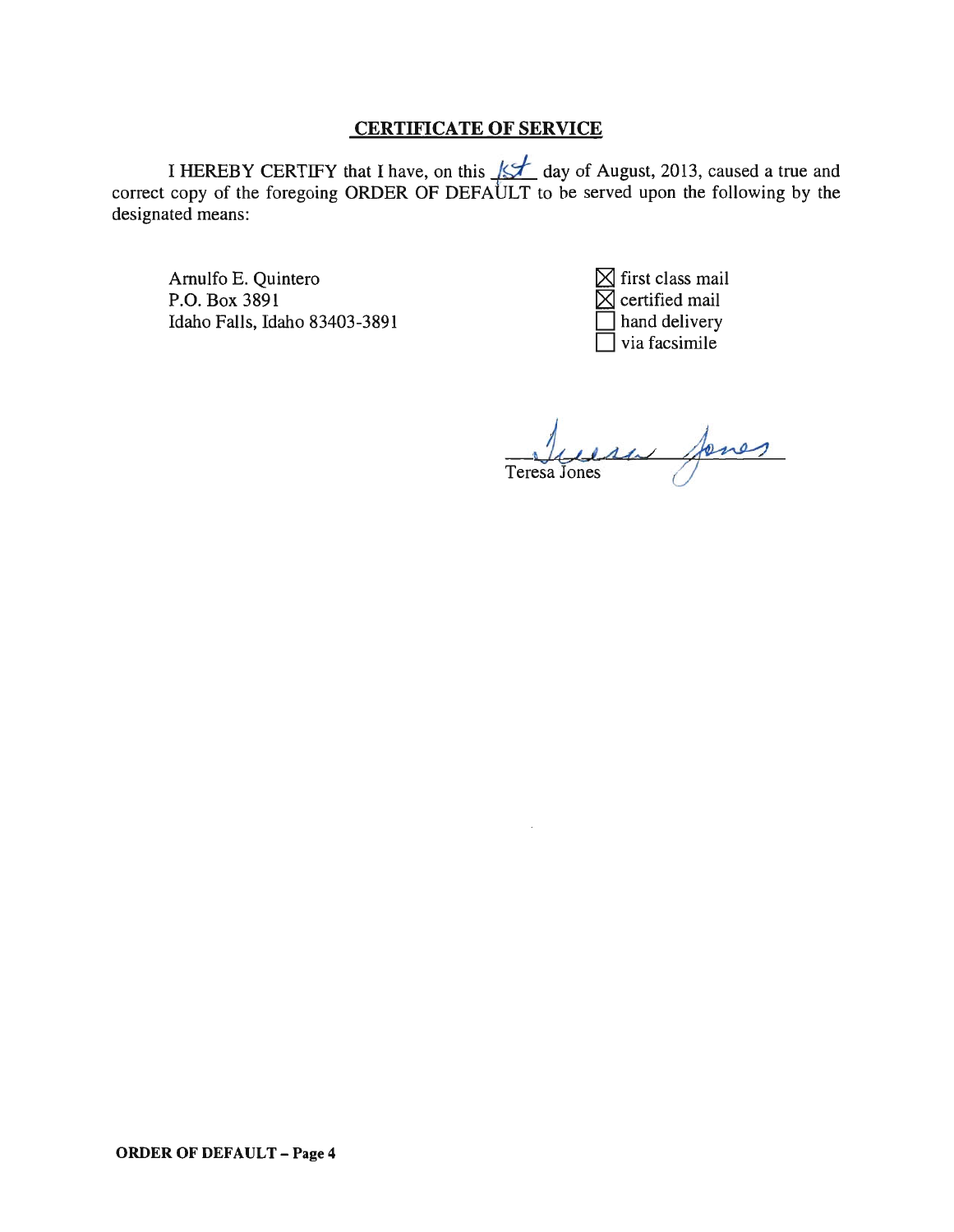LAWRENCEG. WASDEN Attorney General

RICHARD B. BURLEIGH, ISB No. 4032 Deputy Attorney General Idaho Department of Insurance 700 W. State Street P.O. Box 83720 Boise, Idaho 83720-0043 Telephone No. (208) 334-4219 Facsimile No. (208) 334-4298 richard.burleigh@doi.idaho.gov



**JUL 09 2013**  Department of Insurance State of Idaho

*Attorneys for the Department of Insurance* 

# BEFORE THE DIRECTOR OF THE DEPARTMENT OF INSURANCE

# STATE OF IDAHO

Resident Bail Agent License No. 380856

In the Matter of: Docket No. 18-2881-13

# ARNULFO E. QUINTERO VERIFIED COMPLAINT AND NOTICE OF RIGHT TO HEARING

COMES NOW the staff of the Idaho Department of Insurance (Department), by and

through its undersigned counsel, and does hereby give notice of verified allegations constituting

violation(s) of Idaho law, notice that relief will be requested from the Director of the

Department, and a notice of the right to contest the allegations and requested relief herein and

right to hearing to:

# ARNULFO E. QUINTERO Resident Bail Agent License No. 380856

The Department alleges the following facts and violations of title 41, Idaho Code, as itemized below. The Department will present an order seeking the relief described below upon

VERIFIED COMPLAINT AND NOTICE OF RIGHT TO HEARING - Page 1  $\overline{A}$ 

EXHIBIT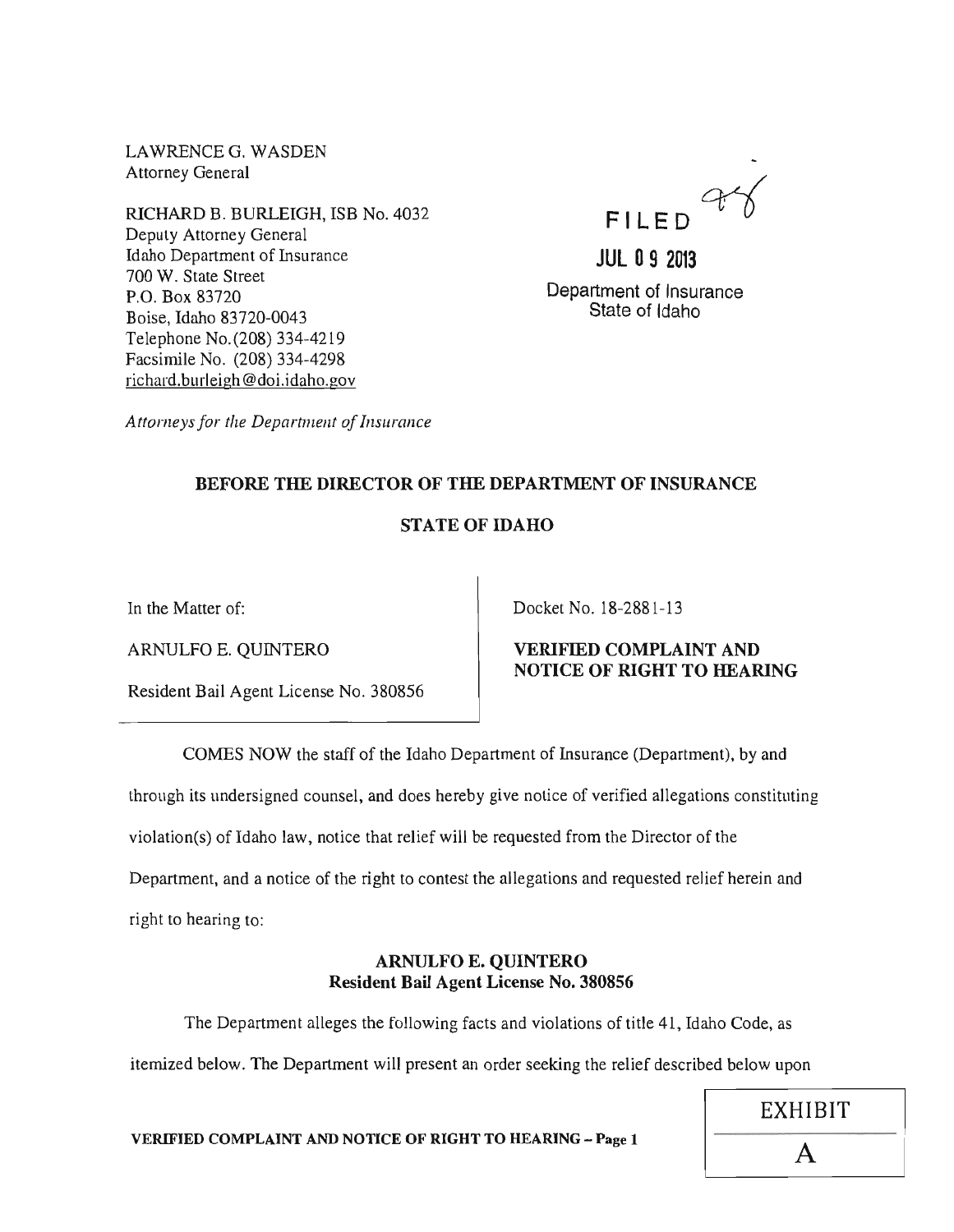twenty-one (21) days following service of this verified Complaint, and, ARNULFO E. QUINTERO, you are further notified of your right to object to the requested relief, including the basis for any objection, and to request a hearing in writing.

### ALLEGATIONS

The allegations and violations supporting the requested relief are:

1. ARNULFO E. QUINTERO ("RESPONDENT") is an in-active resident bail agent, license no. 380856, which license was issued on June 22, 2011 pursuant to Idaho Code § 41-1039.

2. RESPONDENT's activity as an active bail agent, as more particularly set forth below, places RESPONDENT under the jurisdiction of the Director of the Idaho Department of Insurance ("Director") and title 41 of the Idaho Code.

3. On or about August 6, 2012, RESPONDENT posted three bonds, AA12-997647 for \$500.00, AA12997648 for 500.00 and ACII-037778 for \$20,000.00, on behalf of Paul Trumble, a resident of Minneapolis, Minnesota (the "Bonds").

4. RESPONDENT accepted as collateral for the Bonds a 2012 Suzuki motorcycle and nine thousand dollars (\$9,000) cash.

5. RESPONDENT failed to provide Mr. Trumble with a receipt for the collateral referenced in the preceding paragraph.

6. RESPONDENT failed to place the \$9,000.00 cash collateral into a trust account separate and apart from any other funds or assets of RESPONDENT.

7. The Bonds were exonerated on or about October 17,2012 by the Seventh Judicial District Court, State of Idaho, in and for the County of Bonneville.

8. Following exoneration of the bonds, RESPONDENT timely returned the 2012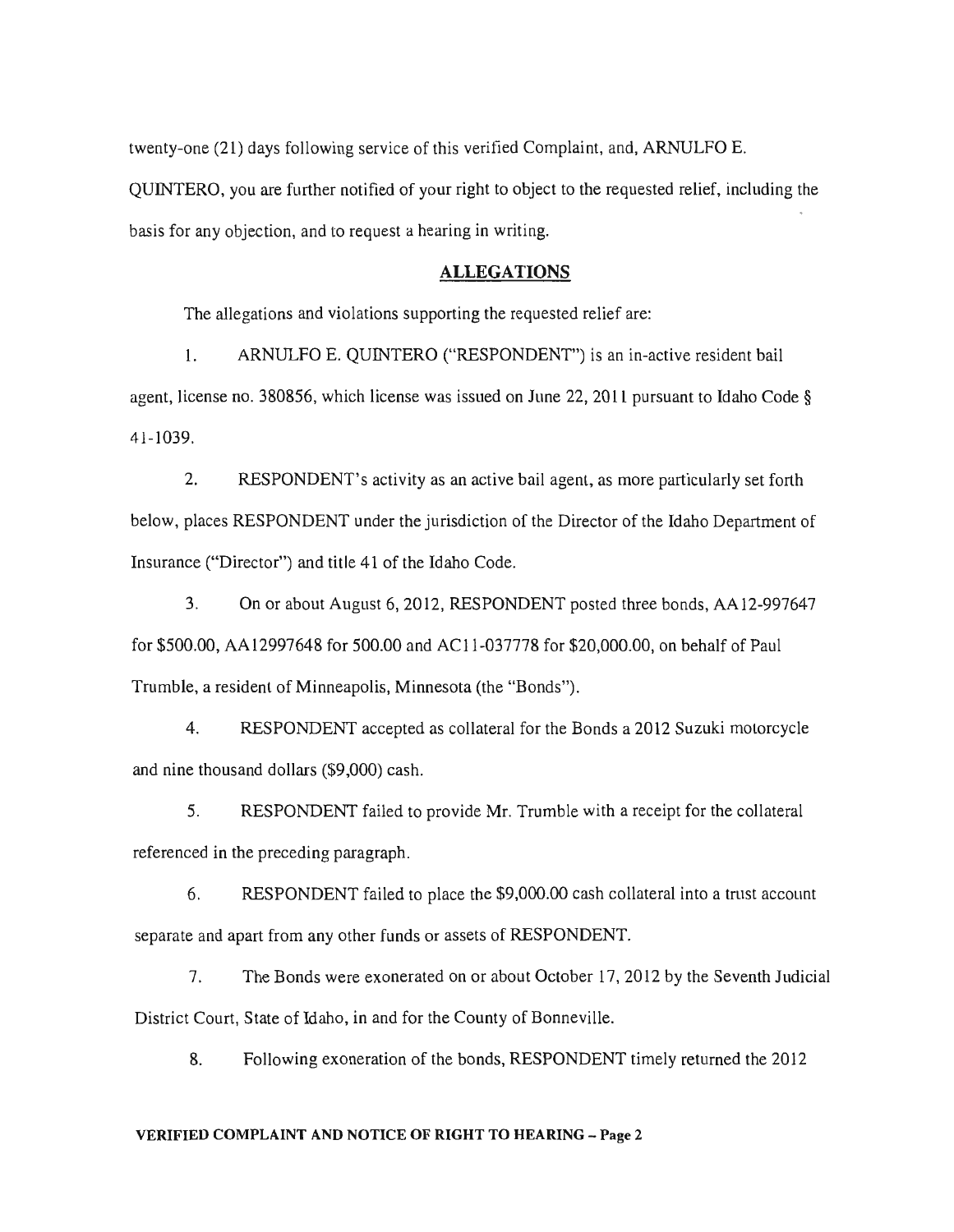Suzuki motorcycle and \$2,000 of the cash collateral to Mr. Trumble.

9. RESPONDENT failed to timely return to Mr. Trumble the remaining \$7000.00 of the cash collateral.

10. Pursuant to Idaho Code § 41-213, the Director may institute suits or other lawful proceedings as he may deem necessary for the enforcement of any provision of Title 41, Idaho Code, including but not limited to: (1) issuing an order revoking a person license issued under the authority if Idaho Code, title 41; and (2) imposing an administrative penalty as provided in Title 41, Idaho Code.

II. Pursuant to Idaho Code 41-10 16( I )(b) the Director may impose an administrative penalty not to exceed \$1,000 if the Director finds that RESONDENT violated any provision of title 41 of the Idaho Code.

12. Pursuant to Idaho Code 41-1016(l)(b) the Director may revoke or refuse to continue RESPONDENT's license issued under title 41, Idaho Code if the Director finds that RESONDENT violated any provision of title 41 of the Idaho Code.

13. Pursuant to Idaho Code § 41-117, the Director may impose an administrative penalty not to exceed \$1,000 where a greater penalty is not provided.

### FIRST CAUSE OF ACTION - §41-1043(2)(a)

14. The foregoing allegations in Paragraphs 1-13 are incorporated herein as if set forth in full.

15. Idaho Code § 41-1043(2)(a) provides that "Collateral received in the form of cash must be deposited and maintained in a trust account that is separate and apart from any other funds or assets of the bail agent."

16. RESPONDENT violated Idaho Code § 41-1043(2)(a) by failing to deposit and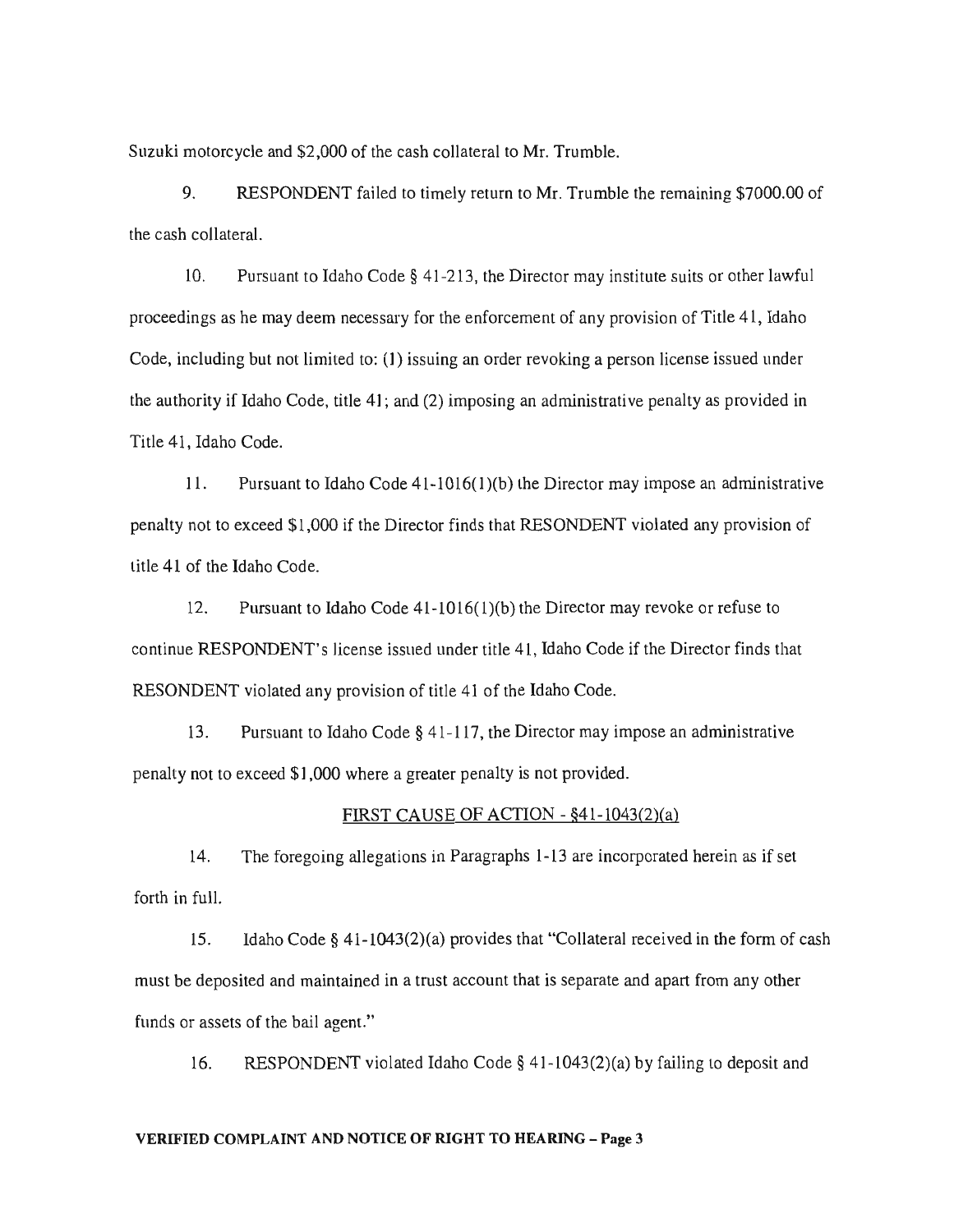maintain the cash collateral received from Mr. Trumble in a trust account that is separate and apart from any other funds or assets of RESPONDENT's.

17. Due to violation of Idaho Code § 41-1043(2)(a), the Director is authorized pursuant to Idaho Code § 41-1016(1)(b) to revoke RESPONDENT's bail agent license and impose a penalty not to exceed \$1,000.00 on RESPONDENT.

## SECOND CAUSE OF ACTION  $-$  § 41-1043(3)

18. The foregoing allegations in Paragraphs 1-17 are incorporated herein as if set forth in full.

19. Idaho Code § 41-1043(3) provides that "Collateral received must be returned to the person who deposited the collateral with the bail agent within fourteen (14) days of the date  $\ddot{\phantom{0}}$ notice is received that the obligation, the satisfaction of which was secured by collateral, is discharged."

20. RESPONDENT violated Idaho Code § 41-1043(3) by failing to return to Mr. Trumble all of the cash collateral paid to RESPONDENT by Mr. Trumble within fourteen (14) days of notice that the bonds had been exonerated.

21. Due to violation of Idaho Code § 41-1043(3) the Director is authorized pursuant to Idaho Code § 41-1016(1)(b) to revoke RESPONDENT's bail agent license and impose a penalty not to exceed \$1,000.00 on RESPONDENT.

#### THIRD CAUSE OF ACTION  $-$  § 41-1043(5)

22. The foregoing allegations in paragraphs 1-21 are incorporated herein as if set forth in full.

23. Idaho Code § 41-1043(5) provides that "If a bail agent accepts collateral, the bail agent shall give a written receipt for the collateral to the person from whom the collateral was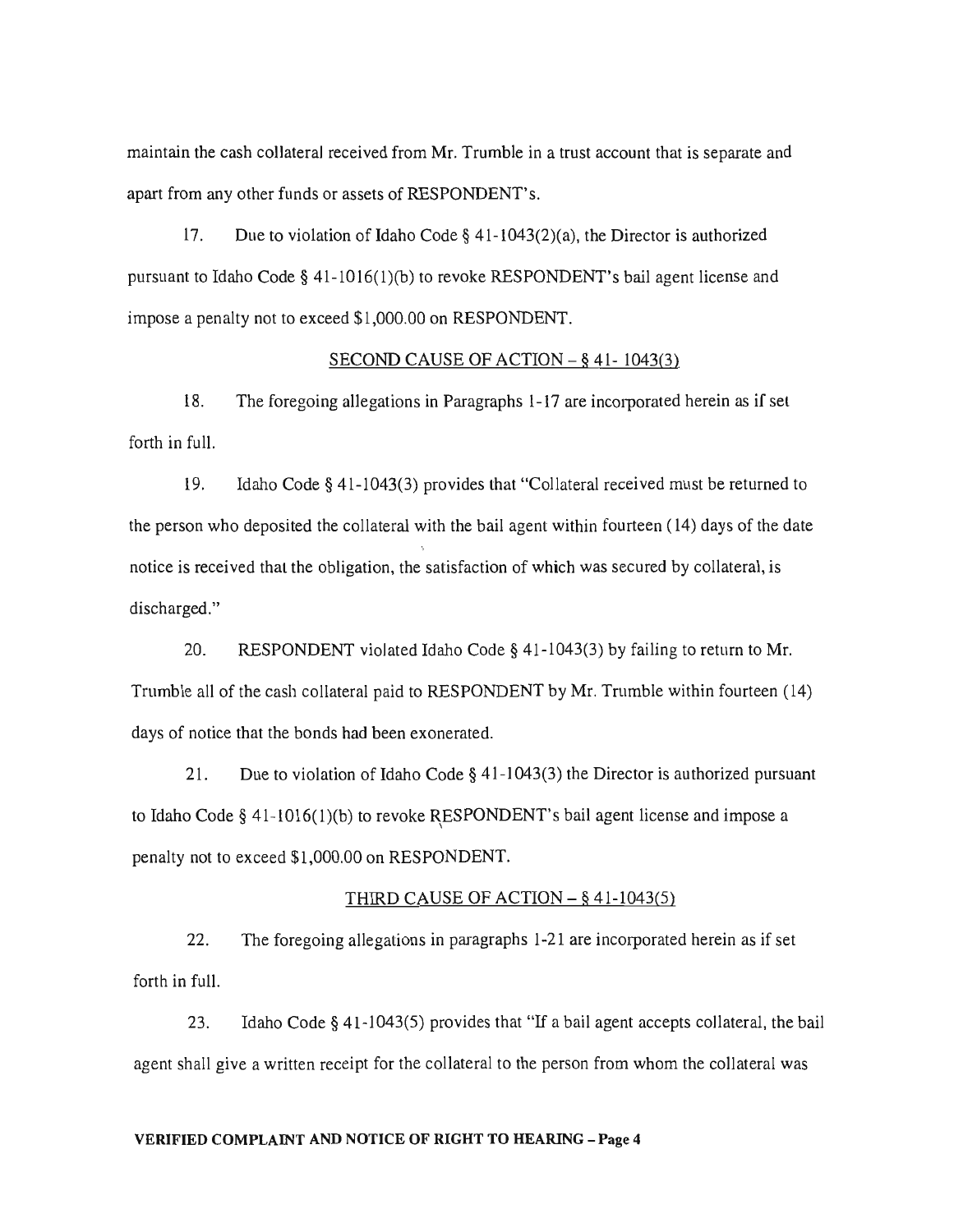received. The receipt shall include a full and detailed accounting of the collateral received."

24. RESPONDENT violated Idaho Code § 41-1043(5) by failing to provide Mr. Trumble with a receipt for the collateral received.

25. Due to violation of Idaho Code § 41-1043(5), the Director is authorized pursuant to Idaho Code § 41-1016(1)(b) to revoke RESPONDENT's bail agent license and impose a penalty not to exceed \$1,000.00 on RESPONDENT.

#### FOURTH CAUSE OF ACTION  $-$  § 41-1041(2)

26. The foregoing allegations in paragraphs 1-25 are incorporated herein as if set forth in full.

27. Idaho Code § 41-1041(2) provides that "In addition to the records set forth in section 41-1036, Idaho Code, a bail agent shall also maintain complete records pertaining to any collateral received and any charges collected for any bail bond transaction for at least five (5) years after the liability of the surety has been terminated."

28. RESPONDENT violated Idaho Code § 41-1041(2) by failing to maintain complete records on the collateral received from Mr. Trumble.

29. Due to violation of Idaho Code  $\S$  41-1041(2), the Director is authorized pursuant to Idaho Code § 41-1016(1)(b) to revoke RESPONDENT's bail agent license and impose a penalty not to exceed \$1,000.00 on RESPONDENT.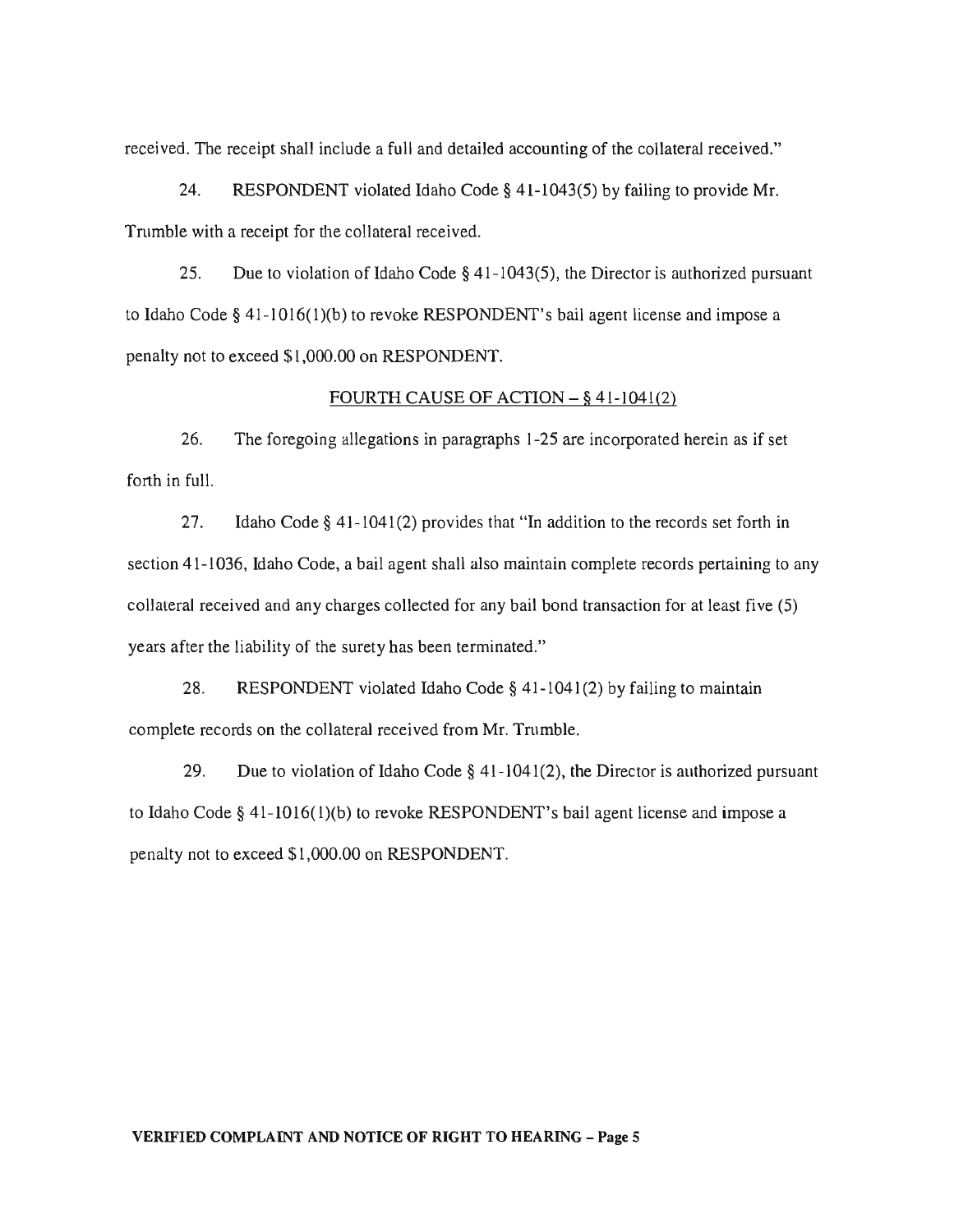#### REQUEST FOR RELIEF

30. Based upon the foregoing facts and allegations, unless the Department receives a written objection from RESPONDENT, including the bases for the objection and a demand for hearing, within twenty-one (21) days following service of this notice, the Department intends to submit a proposed order to the Director whereby the Director shall:

- Impose an administrative penalty of four thousand dollars (\$4,000.00) (\$1,000.00) per violations alleged above) provided that such administrative penalty shall be suspended but due and payable by RESPONDENT prior to any application for licensure or reinstatement being submitted to the Director for any license issued pursuant to the authority of the Director under title 41, Idaho Code; and
- Immediately revoke RESPONDENT resident bail agent license no. 380856.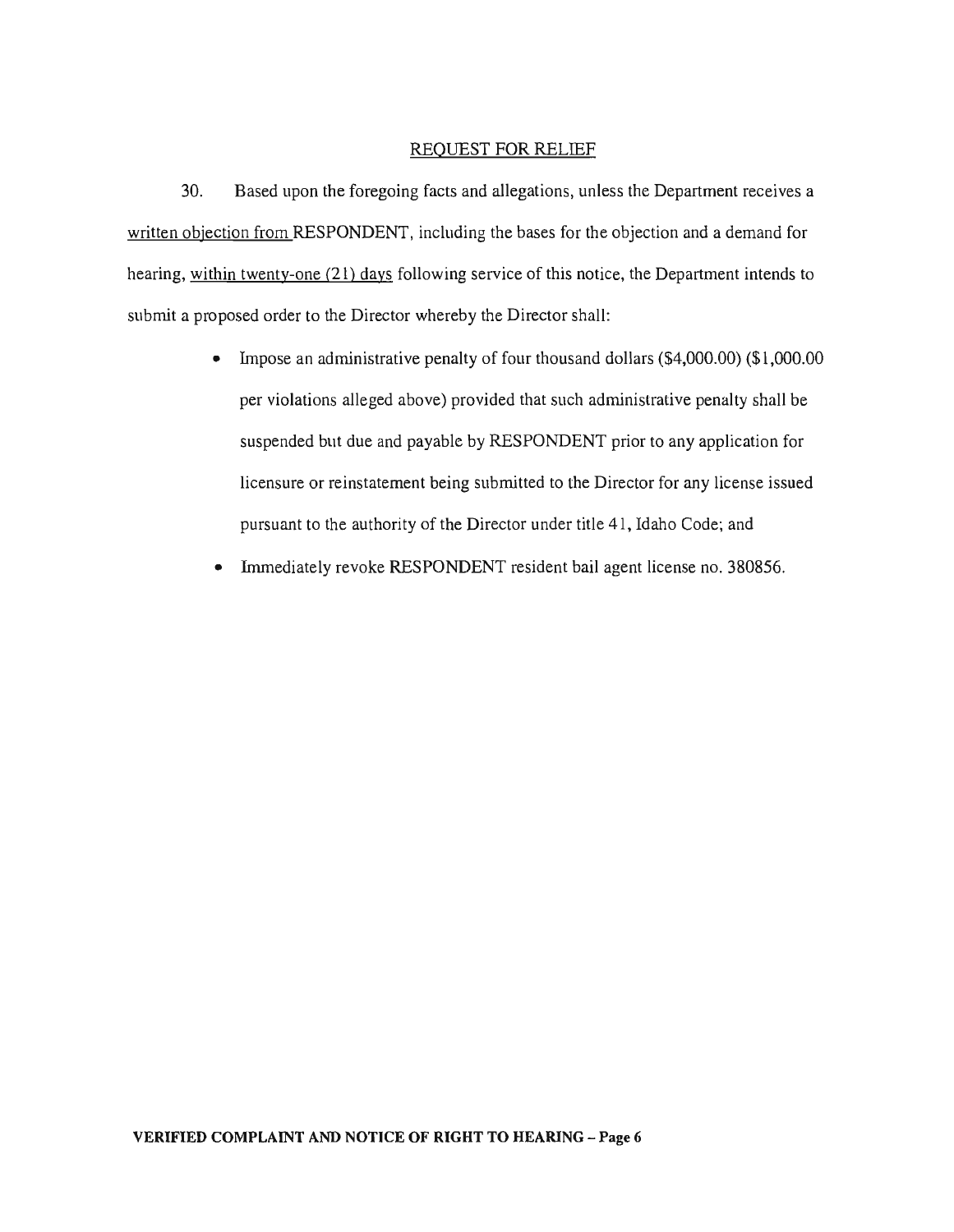### NOTICE OF RIGHT TO HEARING

THEREFORE, based on violations as alleged above, you have the right to have a hearing in accord with Idaho Code § 41-232A. In order to effectively object to this notice and prevent an order for the requested relief from being entered, you must, within twenty-one (21) days of the date of issuance of this Verified Complaint and Right to Hearing, submit a written request for a hearing to the Director of the Idaho Department of Insurance responding to the alleged violations pending against you. You must deliver any written request for hearing by mailing it to the Director, Idaho Department of Insurance, P.O. Box 83720, Boise, Idaho 83720-0043, or personally delivering said written request to the offices of the Department of Insurance at 700 W. State Street, Third Floor, Boise, Idaho, and also providing a copy to the undersigned at the same address.

If you fail to submit a timely written response to the allegations and request for hearing, a final order will be entered imposing the relief described above after twenty-one (21) days from the issuance of this Complaint.

DATED this  $\frac{242}{1}$  day of  $\frac{1}{2}$   $\frac{1}{4}$ , 2013.

OFFICE OF THE ATTORNEY GENERAL<br>By: RICHARD B. BURLEIGH

Deputy Attorney General Attorney for the Department of Insurance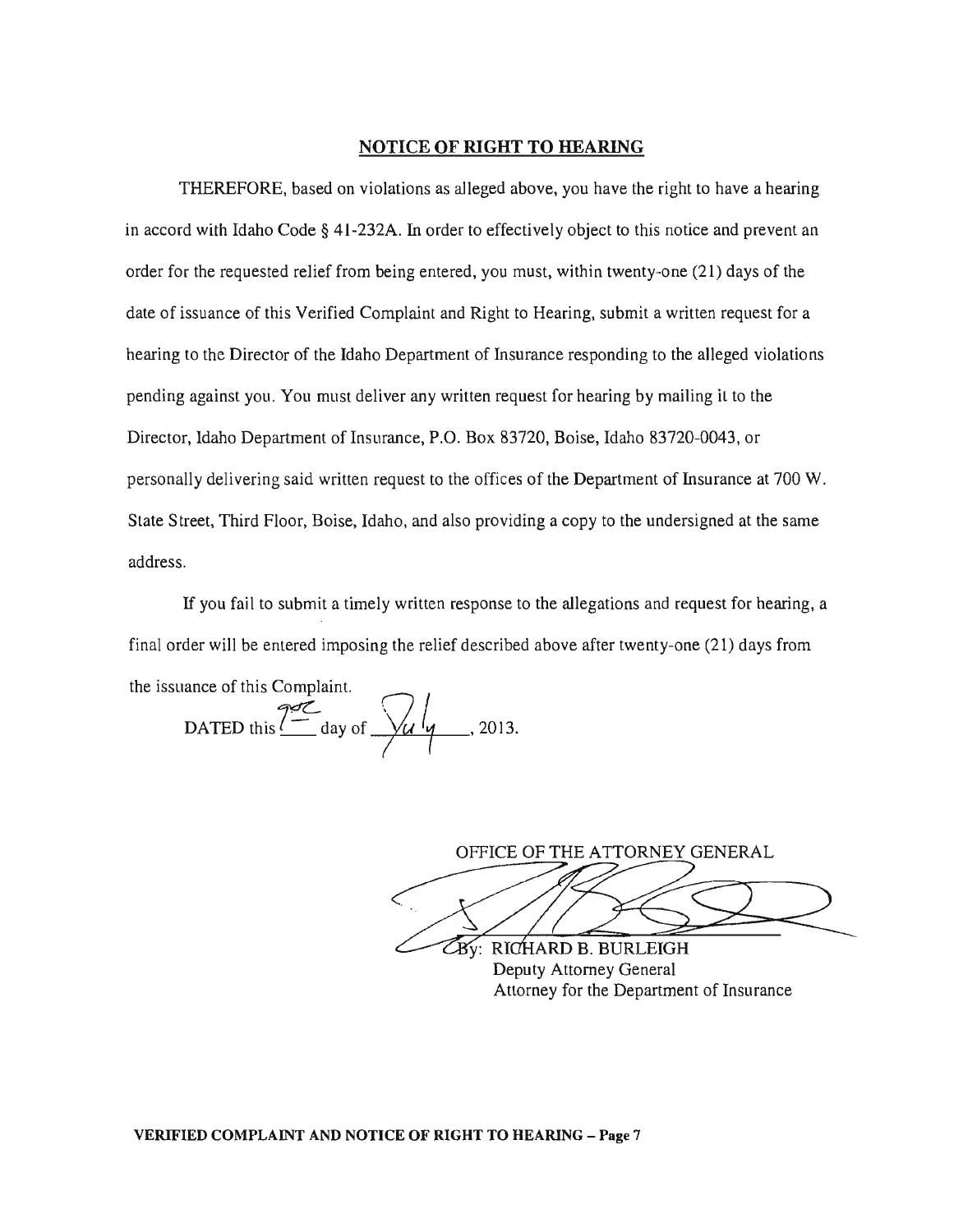### VERIFICATION

STATE OF IDAHO ) : ss. County of Ada (b)

DALE FREEMAN, Senior Financial Examiner for the Department of Insurance, State of Idaho, being first duly sworn, deposes and says:

I have read the foregoing Verified Complaint and Notice of Right to Hearing and know the contents thereof, and the same are true to the best of my knowledge and belief and based on the records of the Department.

DATED this  $94\frac{1}{2}$  day of July, 2013.

DALE FREEMAN, Senior Financial Examiner Idaho Department of Insurance

SUBSCRIBED AND SWORN to before me this  $\frac{Q \#}{Z}$  day of July, 2013.

Notary Public for Idaho My commission expires on